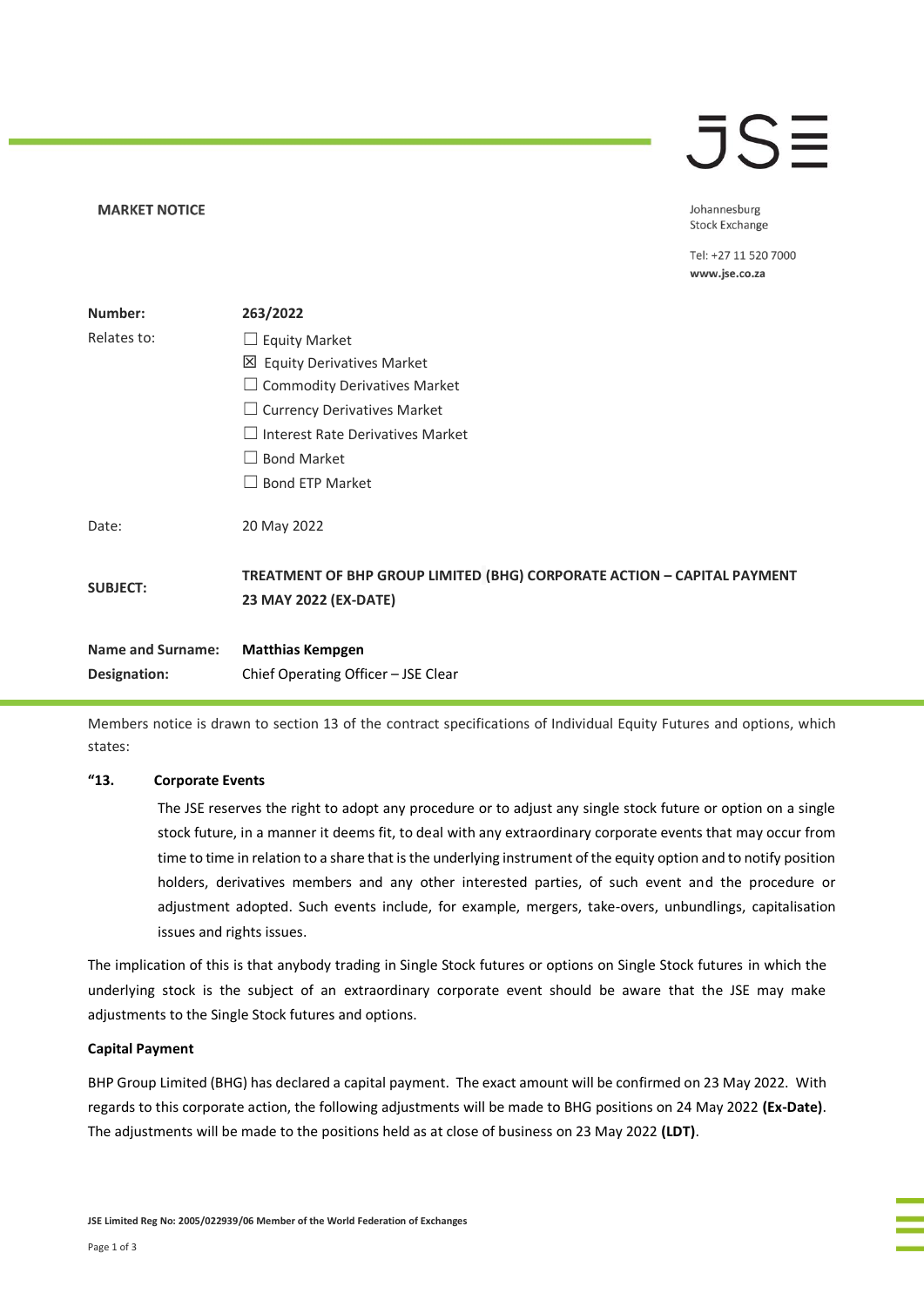## JS≣

### **Please note**:

Adjustments will be made to all contracts where BHG is the underlying share. These contracts include:

| <b>Contract Code</b> | <b>JSE Instrument Type</b> |
|----------------------|----------------------------|
| 15JUN22 BHG CSH      | Single Stock               |
| 21JUL22 BHG CSH      | Single Stock               |
| 18AUG22 BHG CSH      | Single Stock               |
| 15SEP22 BHG CSH      | Single Stock               |
| 200CT22 BHG CSH      | Single Stock               |
| 17NOV22 BHG CSH      | Single Stock               |
| 15DEC22 BHG CSH      | Single Stock               |
| 19JAN23 BHG CSH      | Single Stock               |
| 16FEB23 BHG CSH      | Single Stock               |
| 16MAR23 BHG CSH      | Single Stock               |
| 15JUN22 BHG PHY      | Single Stock               |
| 21JUL22 BHG PHY      | Single Stock               |
| 18AUG22 BHG PHY      | Single Stock               |
| 15SEP22 BHG PHY      | Single Stock               |
| 20OCT22 BHG PHY      | Single Stock               |
| 17NOV22 BHG PHY      | Single Stock               |
| 15DEC22 BHG PHY      | Single Stock               |
| 19JAN23 BHG PHY      | Single Stock               |
| 16FEB23 BHG PHY      | Single Stock               |
| 16MAR23 BHG PHY      | Single Stock               |
| 15JUN22 BHG PHY DN   | Dividend Neutral           |
| 21JUL22 BHG PHY DN   | Dividend Neutral           |
| 18AUG22 BHG PHY DN   | Dividend Neutral           |
| 15SEP22 BHG PHY DN   | <b>Dividend Neutral</b>    |
| 20OCT22 BHG PHY DN   | Dividend Neutral           |
| 17NOV22 BHG PHY DN   | Dividend Neutral           |
| 15DEC22 BHG PHY DN   | Dividend Neutral           |
| 19JAN23 BHG PHY DN   | Dividend Neutral           |
| 16FEB23 BHG PHY DN   | Dividend Neutral           |
| 16MAR23 BHG PHY DN   | Dividend Neutral           |
| 20APR23 BHG PHY DN   | Dividend Neutral           |
| 15JUN22 BHG CSH DN   | Dividend Neutral           |
| 15SEP22 BHG CSH DN   | <b>Dividend Neutral</b>    |
| 15DEC22 BHG CSH DN   | Dividend Neutral           |
| 16MAR23 BHG CSH DN   | <b>Dividend Neutral</b>    |
| 20APR23 BHG CSH      | Single Stock               |
| 20APR23 BHG PHY      | Single Stock               |
| 15JUN23 BHG CSH DN   | Dividend Neutral           |